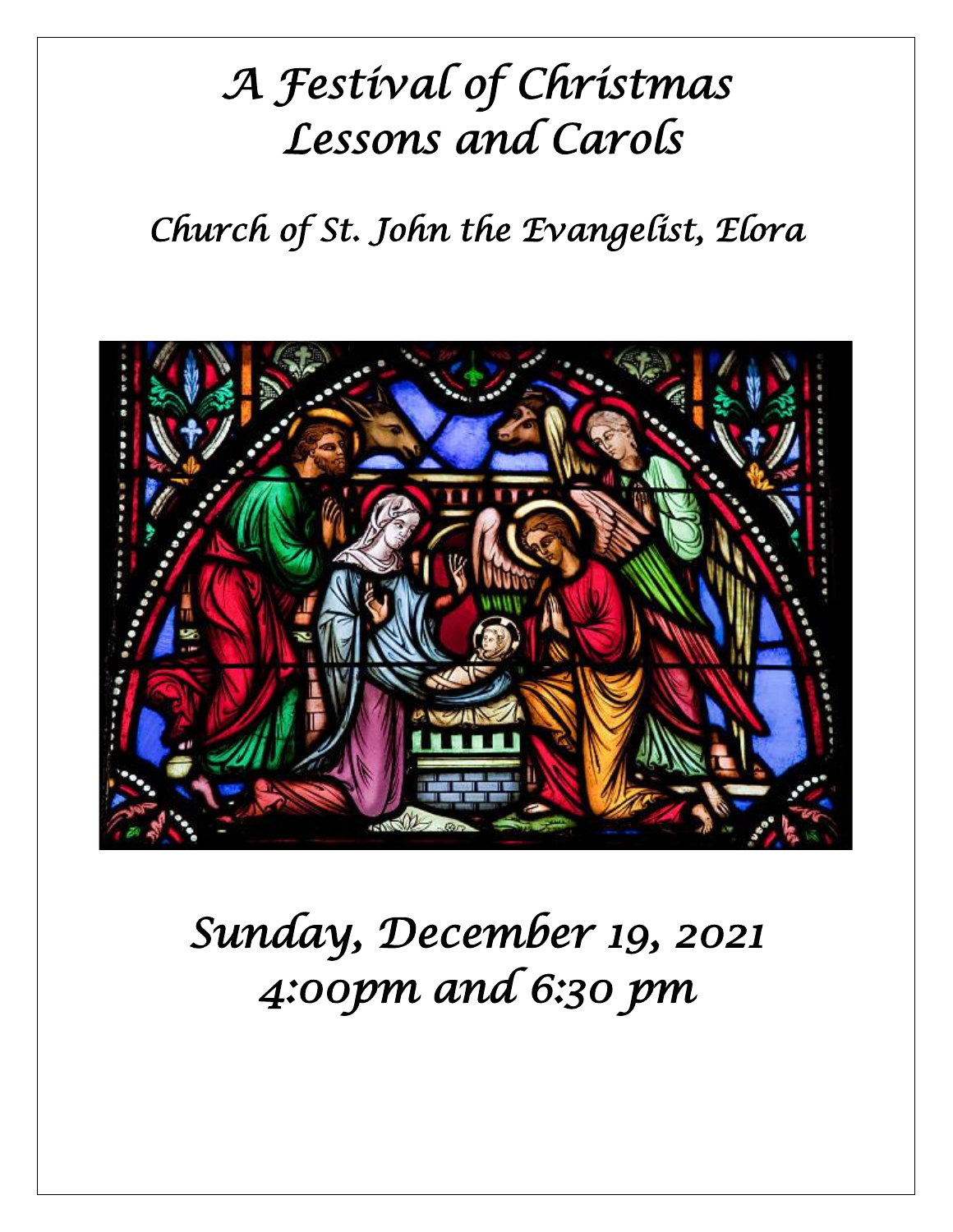Founded in 1832, the parish of St. John's Elora has offered Nine Lessons and Carols for over 40 years. This year we welcome you under our diocesan guidelines (December 16) with a modified service. **You are invited to offer your worship keeping the safety of others in mind:**

### **sing softly behind your face mask, and keep your physical distance from people in other households.**

This service was first introduced in 1918 to King's College to offer solace to people who were distressed, exhausted, injured and, in many cases, bereaved at the end of the First World War. Many of us are experiencing the same realities and feelings this year in the pandemic. The bidding prayer and the lessons remain unchanged over the years. The last lesson reminds us that the gift of the incarnation of God in the flesh means that God does not stand aloof from our sufferings. God enters Into our human experience with all humility in order to transform it, that we might be free to love one another.

*St. John's church sits on the traditional unceded territories of the Attawandaron, Mississauga, and Haudenosaunee First Nations. These lands are covered by the Between the Lakes Treaty and the Haldemand land grant. These lands are also part of The Dish With One Spoon Treaty, all subsequent newcomers have been invited into this treaty in the spirit of peace, friendship and respect. Today this land is home to many diverse Inuit, Metis and First Nations peoples.* 

-----------------------------------------------

### **CAROL Once In Royal David's City**

| Solo:                          | (Congregation invited to join in singing verse 2) |
|--------------------------------|---------------------------------------------------|
| Once in royal David's city     | He came down to earth from heaven,                |
| Stood a lowly cattle shed,     | Who is God and Lord of all,                       |
| Where a mother laid her baby   | And His shelter was a stable,                     |
| In a manger for his bed:       | And His cradle was a stall;                       |
| Mary was that mother mild,     | With the poor, and mean, and lowly,               |
| Jesus Christ her little child. | Lived on earth our Saviour holy.                  |

#### **BIDDING PRAYER**

Beloved in Christ, at this Christmastide let it be our care and delight to hear again the message of the angels, and in heart and mind to go even unto Bethlehem and see this thing which is come to pass, and the Babe lying in a manger.

Therefore let us read and mark in Holy Scripture the record of the loving purposes of God from the first days of our disobedience unto the glorious Redemption brought us by this Holy Child.

But first, let us pray for the needs of the whole world; for peace on earth and goodwill among all people; for unity and harmony within the Church he came to build, and especially in this our diocese.

And because this would rejoice his heart, let us remember, in his name, the poor and helpless, the cold, the hungry, and the oppressed; the sick and them that mourn, the lonely and the unloved, the aged and the little children; all those who know not the Lord Jesus, or who love him not, or who by sin have grieved his heart of love.

Lastly, let us remember before God all those who rejoice with us, but upon another shore, and in a greater light, that multitude which no one can number, whose hope was in the Word made flesh, and with whom in the Lord Jesus we are one for evermore.

These prayers and praises let us humbly offer up to the Throne of Heaven, in the words which Christ himself hath taught us: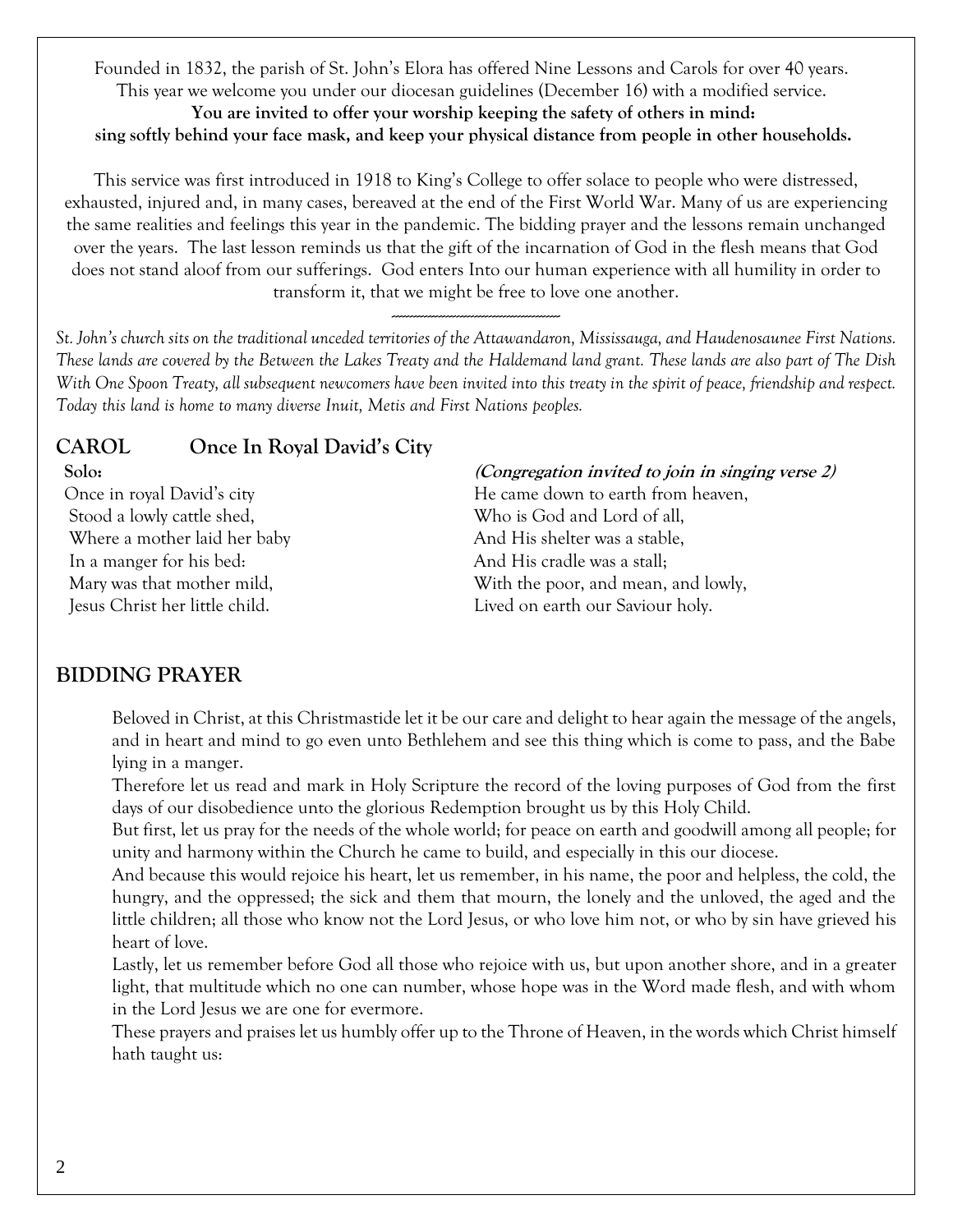**Our Father, who art in heaven, hallowed be thy name. Thy kingdom come; thy will be done on earth as it is in heaven. Give us this day our daily bread, and forgive us our trespasses as we forgive them that trespass against us. And lead us not into temptation, but deliver us from evil. For thine is the kingdom, the power, and the glory, forever and ever. Amen.**

The Almighty God bless us with his grace: Christ give us the joys of everlasting life; and unto the fellowship of the citizens above may the King of Angels bring us all. **Amen.**

LESSON I Genesis 3:8-13, 22-24 Adam and Eve are cast out of Paradise

*Read by Bob Cooper 4:00pm Read by Rod Murray 6:30pm*

They heard the sound of the Lord God walking in the garden at the time of the evening breeze, and the man and his wife hid themselves from the presence of the Lord God among the trees of the garden. But the Lord God called to the man, and said to him, "Where are you?" He said, "I heard the sound of you in the garden, and I was afraid, because I was naked; and I hid myself." He said, "Who told you that you were naked? Have you eaten from the tree of which I commanded you not to eat?" The man said, "The woman whom you gave to be with me, she gave me fruit from the tree, and I ate." Then the Lord God said to the woman, "What is this that you have done?" The woman said, "The serpent tricked me, and I ate."

Then the Lord God said, "See, the man has become like one of us, knowing good and evil; and now, he might reach out his hand and take also from the tree of life, and eat, and live forever"— therefore the Lord God sent him forth from the garden of Eden, to till the ground from which he was taken. He drove out the man; and at the east of the garden of Eden he placed the cherubim, and a sword flaming and turning to guard the way to the tree of life

### **ANTHEM** Christ Hath a Garden **Eleanor Daley**

Christ hath a garden walled around, A Paradise of fruitful ground, Chosen by love and fenced by grace From out the world's wide wilderness.

Like trees of spice His servants stand, There planted by His mighty hand; By Eden's gracious streams, that flow To feed their beauty where they grow. Awake, O wind of heaven, and bear Their sweetest perfume through the air; Stir up, O south, the boughs that bloom, Till the beloved Master come;

That He may come and linger yet Among the trees that He hath set; That He may evermore be seen To walk amid the springing green.

*Text: Isaac Watts*

**LESSON II** Isaiah 9.2b-7 The prophet foretells the birth of the Saviour *Read by Pam Gradwell 4:00pm Read by Colleen Murray 6:30pm* Those who lived in a land of deep darkness—on them light has shined.

You have multiplied the nation, you have increased its joy;

they rejoice before you as with joy at the harvest, as people exult when dividing plunder. For the yoke of their burden, and the bar across their shoulders, the rod of their oppressor,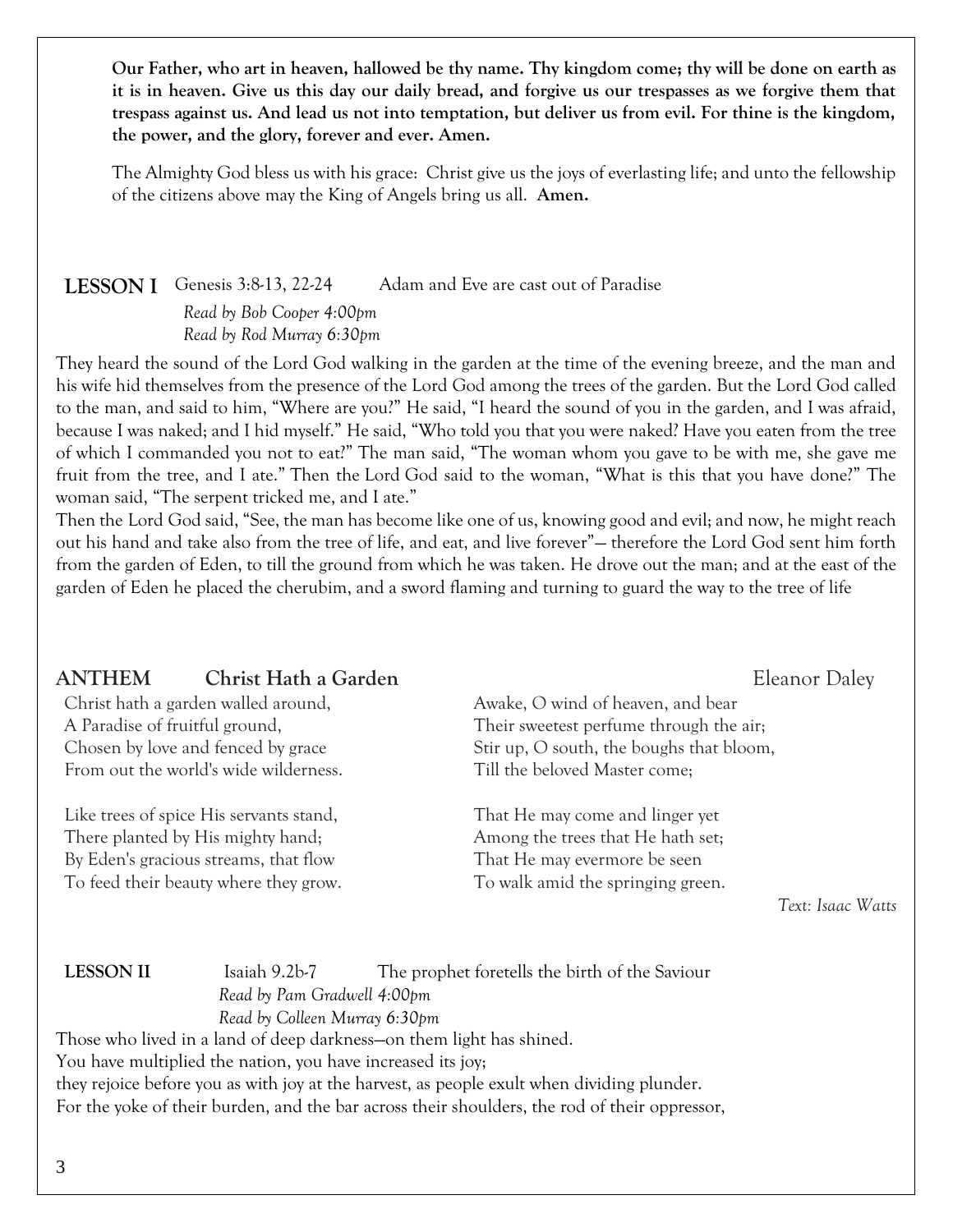you have broken as on the day of Midian. For all the boots of the tramping warriors and all the garments rolled in blood shall be burned as fuel for the fire. For a child has been born for us, a son given to us; authority rests upon his shoulders; and he is named Wonderful Counselor, Mighty God, Everlasting Father, Prince of Peace. His authority shall grow continually, and there shall be endless peace for the throne of David and his kingdom. He will establish and uphold it with justice and with righteousness from this time onward and forevermore. The zeal of the Lord of hosts will do this.

 (sung in German) Lo, how a Rose e'er blooming From tender stem hath sprung. Of Jesse's lineage coming, As seers of old have sung. It came, a floweret bright, Amid the cold of winter, When half spent was the night. Isaiah 'twas foretold it, The Rose I have in mind; With Mary we behold it, The virgin mother kind.

**CAROL - Es ist ein Ros' entsprungen** Michael Praetorius/Douglas Cashmore

To show God's love aright, She bore to all a Saviour, When half spent was the night. This Flower, whose fragrance tender With sweetness fills the air, Dispels with glorious splendor The darkness everywhere. True man, yet very God, From sin and death He saves us, And lightens every load.

**LESSON III** Luke 1.26-35,38 The Angel greets Mary *Read by Dinah Bristowe 4:00pm Read by Carrie Chong 6:30pm*

In the sixth month the angel Gabriel was sent by God to a town in Galilee called Nazareth, to a virgin engaged to a man whose name was Joseph, of the house of David. The virgin's name was Mary. And he came to her and said, "Greetings, favored one! The Lord is with you." But she was much perplexed by his words and pondered what sort of greeting this might be. The angel said to her, "Do not be afraid, Mary, for you have found favor with God. And now, you will conceive in your womb and bear a son, and you will name him Jesus. He will be great, and will be called the Son of the Most High, and the Lord God will give to him the throne of his ancestor David. He will reign over the house of Jacob forever, and of his kingdom there will be no end." Mary said to the angel, "How can this be, since I am a virgin?" The angel said to her, "The Holy Spirit will come upon you, and the power of the Most High will overshadow you; therefore the child to be born will be holy; he will be called Son of God.

Then Mary said, "Here am I, the servant of the Lord; let it be with me according to your word." Then the angel departed from her.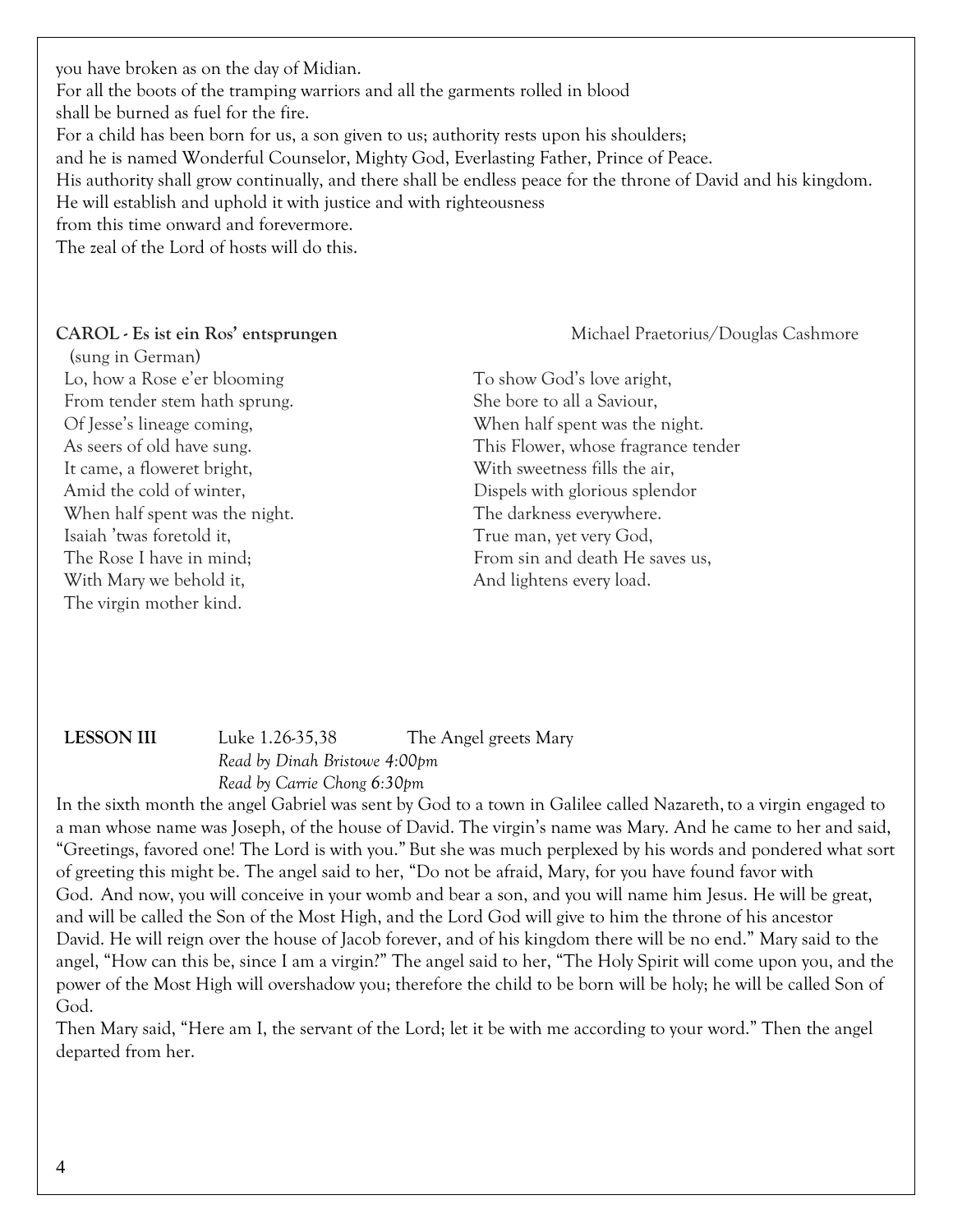#### **CAROL Lullay My Liking** Philip Lawson

Lullay my liking, My dear son, my sweeting; Lullay my dear heart, My own dear darling.

1. I saw a fair maiden Sitten and sing. She lulled a little child, A sweete lording.

2. That eternal Lord is He That made alle thing. Of alle Lordes He is Lord, Of alle Kinges King.

3. There was mickle melody At that childes birth. Though they were in heaven's bliss They made mickle mirth.

4. Angels bright they sang that night And saiden to that child: "Blessed be Thou and so be she That is both meek and mild."

5. Pray we now to that child and to His Mother dear. God grant them all His blessing That now maken cheer.

**LESSON IV:** Luke 2.1, 3-7 Mary gives birth to the Christ child *Read by Judy Bates 4:00pm Read by Laura Robertson 6:30pm*

In those days a decree went out from Emperor Augustus that all the world should be registered. All went to their own towns to be registered. Joseph also went from the town of Nazareth in Galilee to Judea, to the city of David called Bethlehem, because he was descended from the house and family of David. He went to be registered with Mary, to whom he was engaged and who was expecting a child. While they were there, the time came for her to deliver her child. And she gave birth to her firstborn son and wrapped him in bands of cloth, and laid him in a manger, because there was no place for them in the inn.

#### **CONGREGATIONAL CAROL Away In a Manger**

Away in a manger, no crib for a bed, the little Lord Jesus laid down his sweet head. The stars in the bright sky looked down where he lay, the little Lord Jesus asleep on the hay. The cattle are lowing, the baby awakes, but little Lord Jesus, no crying he makes. I love you, Lord Jesus look down from on high, and stay by my side until morning is nigh. Be near me, Lord Jesus; I ask you to stay close by me forever and love me, I pray. Bless all the dear children in your tender care, and fit us for heaven to live with you there.

**LESSON V** Luke 2.8-16 Shepherds go to Bethlehem *Read by Thomas Littlewood 4:00pm Read by Catherine Robertson 6:30pm*

In that region there were shepherds living in the fields, keeping watch over their flock by night. Then an angel of the Lord stood before them, and the glory of the Lord shone around them, and they were terrified. But the angel said to them, "Do not be afraid; for see—I am bringing you good news of great joy for all the people: to you is born this day in the city of David a Savior, who is the Messiah, the Lord. This will be a sign for you: you will find a child wrapped in bands of cloth and lying in a manger." And suddenly there was with the angel a multitude of the heavenly host, praising God and saying,

"Glory to God in the highest heaven,

and on earth peace among those whom he favors!"

When the angels had left them and gone into heaven, the shepherds said to one another, "Let us go now to Bethlehem and see this thing that has taken place, which the Lord has made known to us." So they went with haste and found Mary and Joseph, and the child lying in the manger.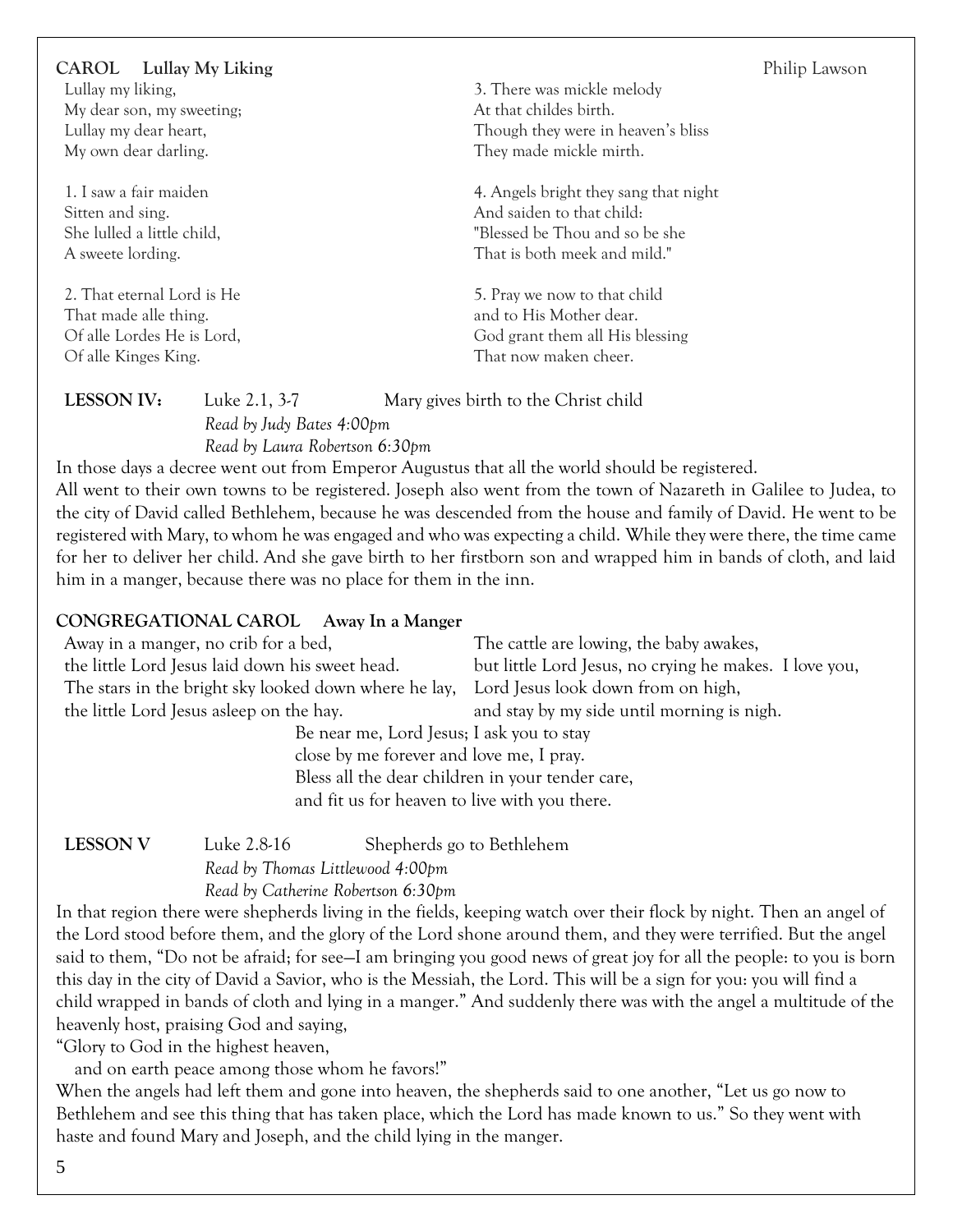### **CAROL** In Slumber Deep Patrick Murray

| Wrapped was the world in slumber deep,             | In the dimly lit stable |
|----------------------------------------------------|-------------------------|
| By seaward valley and cedarn steep,                | Looked with holy eyes   |
| And bright and blest were the dreams of its sleep; | Cradled him close to    |
| All the hours of that wonderful night-tide through | Kingly purple nor cro   |
| The stars outblossomed in fields of blue,          | Never a trapping of ro  |
| A heavenly chaplet, to diadem                      | But Mary saw that the   |
| The King in the manger of Bethlehem.               | With a slender nimbu    |
|                                                    |                         |

the mother mild s on her child, her heart and smiled: wn had he, yalty; e baby's head us was garlanded.

Speechless her joy as she watched him there, Forgetful of pain and grief and care, And every thought in her soul was a prayer; While under the dome of the desert sky The Kings of the East from afar drew nigh, And the great white star that was guide to them Kept ward o'er the manger of Bethlehem.

*Text: Lucy Maud Montgomery*

**LESSON VI** John 1.1-18 The eternal Word of God was made flesh *Read by Colin Fox 4:00pm Read by Rev'd Judy Steers 6:30pm*

In the beginning was the Word, and the Word was with God, and the Word was God. He was in the beginning with God. All things came into being through him, and without him not one thing came into being. What has come into being in him was life, and the life was the light of all people. The light shines in the darkness, and the darkness did not overcome it.

There was a man sent from God, whose name was John. He came as a witness to testify to the light, so that all might believe through him. He himself was not the light, but he came to testify to the light. The true light, which enlightens everyone, was coming into the world.

He was in the world, and the world came into being through him; yet the world did not know him. He came to what was his own, and his own people did not accept him. But to all who received him, who believed in his name, he gave power to become children of God, who were born, not of blood or of the will of the flesh or of the will of man, but of God.

And the Word became flesh and lived among us, and we have seen his glory, the glory as of a father's only son, full of grace and truth. (John testified to him and cried out, "This was he of whom I said, 'He who comes after me ranks ahead of me because he was before me.'") From his fullness we have all received, grace upon grace. The law indeed was given through Moses; grace and truth came through Jesus Christ. No one has ever seen God. It is God the only Son, who is close to the Father's heart, who has made him known.

#### **ANTHEM** O Magnum Mysterium **Magnum 1996** Morten Lauridsen

 O great mystery, and wonderful sacrament, that animals should see the newborn Lord, lying in a manger!

 Blessed is the virgin whose womb was worthy to bear the Lord, Jesus Christ. Alleluia!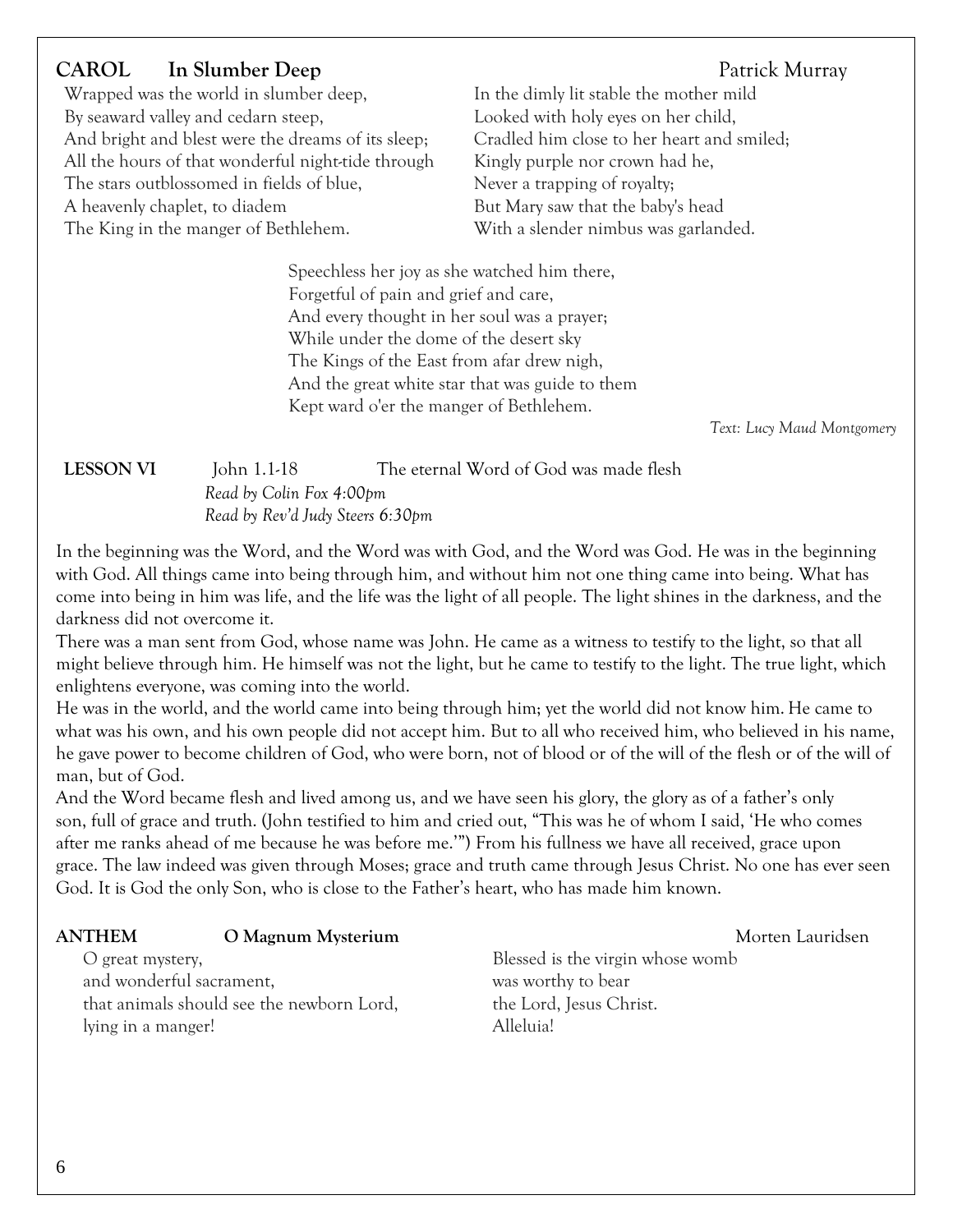#### **COLLECT**

The Lord be with you.  **And with thy spirit.** Let us pray. O God, who makest us glad with the yearly remembrance of the birth of thy only son, Jesus Christ: grant that as we joyfully receive him for our redeemer, so we may with sure confidence behold him, when he shall come to be our judge; who liveth and reigneth with thee and the Holy Spirit, one God, world without end. **Amen**.

#### **BLESSING**

#### **CONGREGATIONAL CAROL Hark the Herald Angels Sing**

| Hark! The herald angels sing,                                                                                                |                                                             | Christ, by highest heaven adored;                                      |            |
|------------------------------------------------------------------------------------------------------------------------------|-------------------------------------------------------------|------------------------------------------------------------------------|------------|
| "Glory to the newborn King,                                                                                                  |                                                             | Christ, the ever lasting Lord;                                         |            |
| peace on earth, and mercy mild,                                                                                              |                                                             | late in time behold him come,                                          |            |
| God and sinners reconciled"                                                                                                  |                                                             | offspring of a virgin's womb.                                          |            |
| Joyful, all ye nations rise, join the triumph of the skies,                                                                  |                                                             | Veiled inflesh the Godhead see; hail, the incarnate deity,             |            |
| with the angelic host proclaim,                                                                                              |                                                             | pleased as one of us to dwell, Jesus, our Emmanuel!                    |            |
| "Christ is born in Bethlehem!"                                                                                               |                                                             | Hark! The herald angels sing,                                          |            |
| Hark! The herald angels sing,                                                                                                |                                                             | "Glory to the new born King."                                          |            |
| "Glory to the new born King."                                                                                                |                                                             |                                                                        |            |
|                                                                                                                              |                                                             | Hail, the heaven born Prince of Peace! Hail, the Sun of Righteousness! |            |
| Light and life to all he brings, risen with healing in his wings.                                                            |                                                             |                                                                        |            |
| Mild he lays his glory by, born that we no more may die,<br>Born to raise each child of earth, born to give us second birth, |                                                             |                                                                        |            |
|                                                                                                                              |                                                             |                                                                        |            |
|                                                                                                                              | Hark! The herald angels sing, "Glory to the new born King." |                                                                        |            |
| <b>Recessional and Postlude</b>                                                                                              | Plein Jeu and Grands Jeux from Magnificat in D              |                                                                        | F Dandrieu |

#### **Choir:**

Janelle Santi, Kate Wright, Rebecca McKay, Emily Petrenko, Christina Stelmacovich, Catherine Robertson, Jerome Chang, Lanny Fleming, Marcus Kramer, Alan Macdonald, Michael Cressman, Matt Oxley

Greeters 4:00pm: Chris Rynberk, Doug Wilson Greeters 6:30pm: Felicia Gow, Daniel Skripkariuk